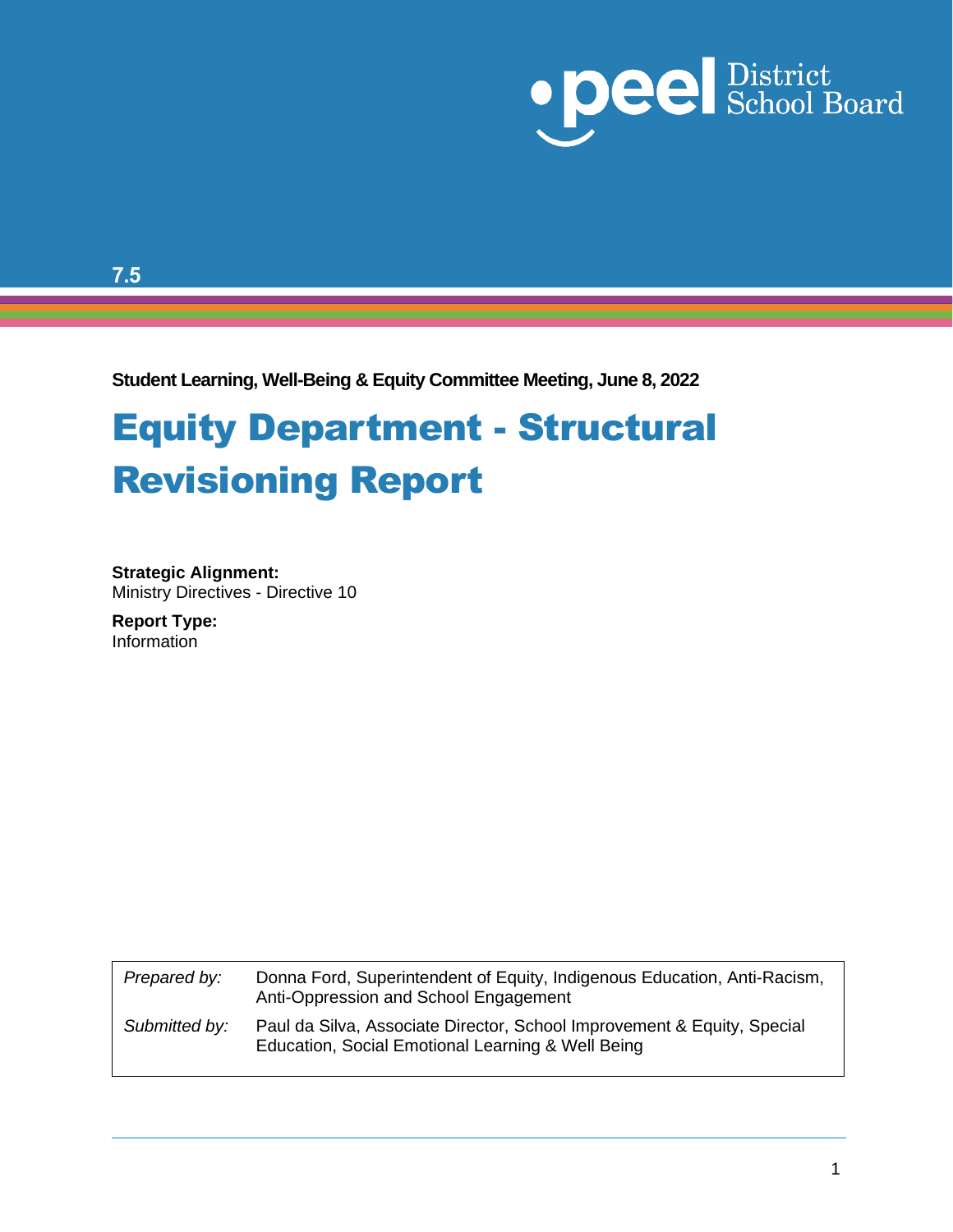### **Overview**

#### **Recommendation or Objective:**

The purpose of the report is to provide an overview of the Peel District School Board Equity department.

#### **Highlights:**

Ministry Directives - Directive 10 Department reorganization System transformation: Envisioning the future

#### **Background:**

The commitment to create learning and working environments that are safe, caring, and inclusive, where everyone is treated with respect and dignity has been the focus of the Peel District School Board (PDSB) since the release of the Ministry Review in 2020 (Chadha et al., 2020). The District also recognizes that an approach that recognizes the intersectionality of identities must be taken when addressing systemic inequities and disproportionate outcomes through the process of system transformation. Specific to this process is intentionally interrogating systems and structures to dismantle systemic discrimination and manifestations of anti-Black racism.

To achieve these ends, the 2020 Ministry Review required the creation of the equity office (Directive 10) to facilitate and lead aspects of the system change through the implementation of many of the Directives.

#### [Directive 10](http://www.edu.gov.on.ca/eng/new/minister-directions-pdsb-review.pdf) states:

PDSB hire a Superintendent of Equity who is accountable for the Equity Office and the implementation of the Equity Action Plan described within this recommendation, and reports to the Associate Director responsible for equity. PDSB establish a new, robust Equity Office within six months. This Office must amalgamate the current Equity and Climate portfolios and – in collaboration with the PDSB Human Rights Commissioner – be responsible for establishing and implementing a comprehensive, strategic, annual Equity Action Plan to address systemic inequities experienced by both students and staff. The annual Equity Action Plan should:

- set specific objectives to reduce and eliminate inequities within the PDSB and those objectives be tied to actions and measurable outcomes;
- include the use of student and workplace census data to inform decisions related to policies, protocols, programming and other student-centered initiatives; and
- be made publicly available to the PDSB community by November of each year.

Further, the Equity Office include an Outreach Officer who is responsible for developing a comprehensive outreach plan to rebuild and maintain trust and credibility with the PDSB community, particularly with Black communities. The Outreach Officer should be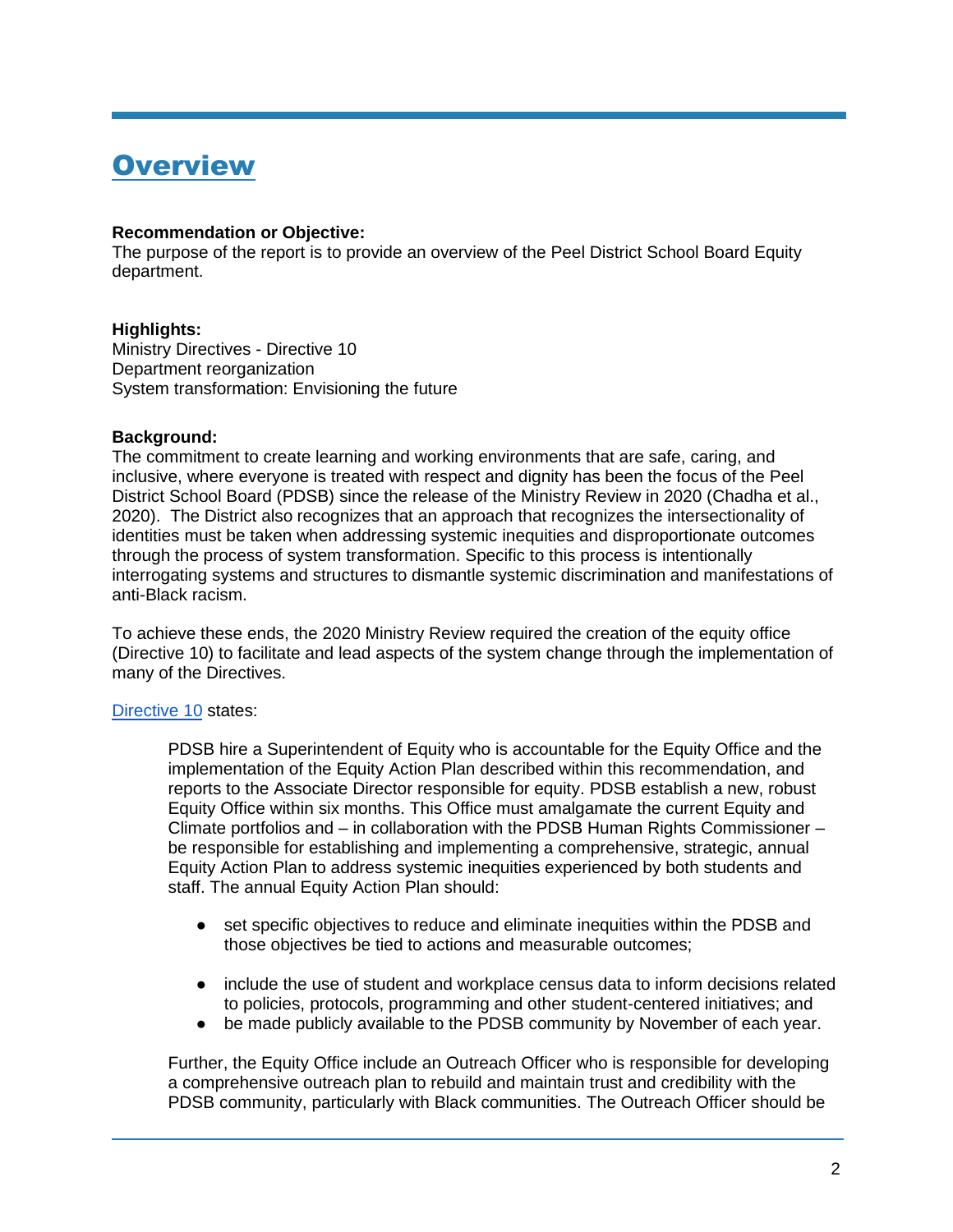responsible for leading implementation, assessment and reporting on the outreach plan, which should set specific objectives that are tied to actions and measurable outcomes.

The Equity department has evolved since the amalgamation of the Climate and Equity teams, and the hire of the Superintendent of Equity in October 2020. As a result of a system reorganization in December 2021, the oversight for the department is now split between two superintendents who supervise two important focus areas: community engagement, leadership and partnerships; and school/student engagement.

School/student engagement is fulfilled through the coordinated actions of three teams: the Indigenous Education team, the Black Student Success Team and the Equity team all who report to the Superintendent – Equity, Indigenous Education, Anti-racism, Anti-oppression and School Engagements. The teams are comprised of resource teachers, an instructional coordinator and a principal dedicated to

- supporting schools as they transform learning environments into spaces that sustain equitable and inclusive practices to favor the success and well-being of all students with particular focus on students who experience marginalizations;
- developing resilient students who are engaged in their learning and who feel a sense of belonging in their school communities;
- work cross-functionally with departments and other work environments to proactively address system concerns about intentional and unintentional misrepresentation in the workplace;
- engage families and communities as educational partners who support schools as places of learning and growing for their children and youth

The Indigenous Education and the Black Student Success teams are each staffed with identityspecific student advisors and coaches respectively. The role of these team members is to codevelop programs that lead to increased graduation rates for Indigenous and Black students by co-creating wellbeing and learning opportunities, meeting with students to ensure learning plans lead to credit accumulation, collaborate with the school administration and other support staff (e.g., guidance counsellors, student success educators, homeroom teachers) and maintain ongoing collaboration with community members who serve as supportive advisors to the growth of the program and the students' access to these culturally relevant resources. The coaches, advisors, resource teachers and instructional coordinators of each team report to their principals who supervise their work.

The Superintendent of Equity - Community engagement, leadership and partnership supervises the Welcome Centers and the team of Community liaisons along with the Supervisor of Community Outreach. The Liaisons are the community and school conduit. this team provides schools access to resources, organizations in the community intended to meet the specific needs of students and their families. Hiring to ensure that the Liaisons are community-specific in their representation will support relationship-building, trust and engagement. The Welcome Centers are a joint project with CIC (Citizenship and Immigration Canada), since 2009, to help allow a smooth transition for the entire newly emigrated family to the PDSB process and into Canada.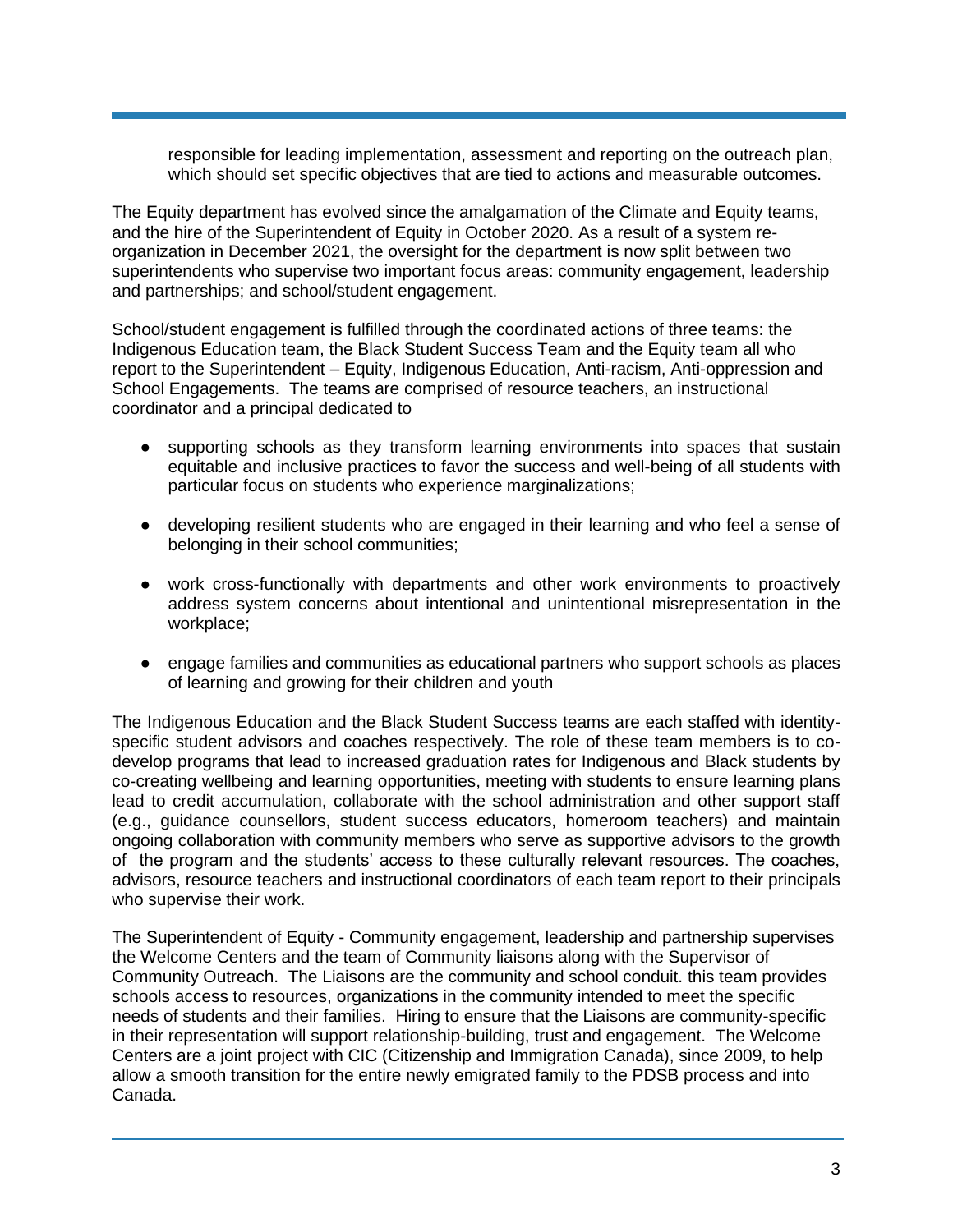A coordinator supports each of the center programs along with the Multicultural Settlement and Education Partnership program facilitator who oversees the settlement workers and the orientation workshops the Centers provide to newly registered families. There is one receptionist, an assistant to the coordinator and the MSEP facilitator and a budget secretary. Each of these roles are funded by the Ministry of Immigration and Citizenship, Canada, or Fund 3.

The importance of this 'side' of the Equity department is to model high levels of responsiveness to community voice that is taken not only as data but as actions that lead to the improvement of the learning and experiences of racialized students, Black and Indigenous students. Innovative engagements with stakeholders who bring 'funds of knowledge', a range of experiences and leadership when in partnership with staff broadens significantly the possibilities for impactful systemic transformation and tangible outcomes for racialized, Black and Indigenous students.

It is essential that the community and school teams are interactive, supportive and complementary in their actions and outputs to advance anti-racism, anti-oppression and antcolonial principles and practices throughout the district. No other Equity department in the province is staffed in this way.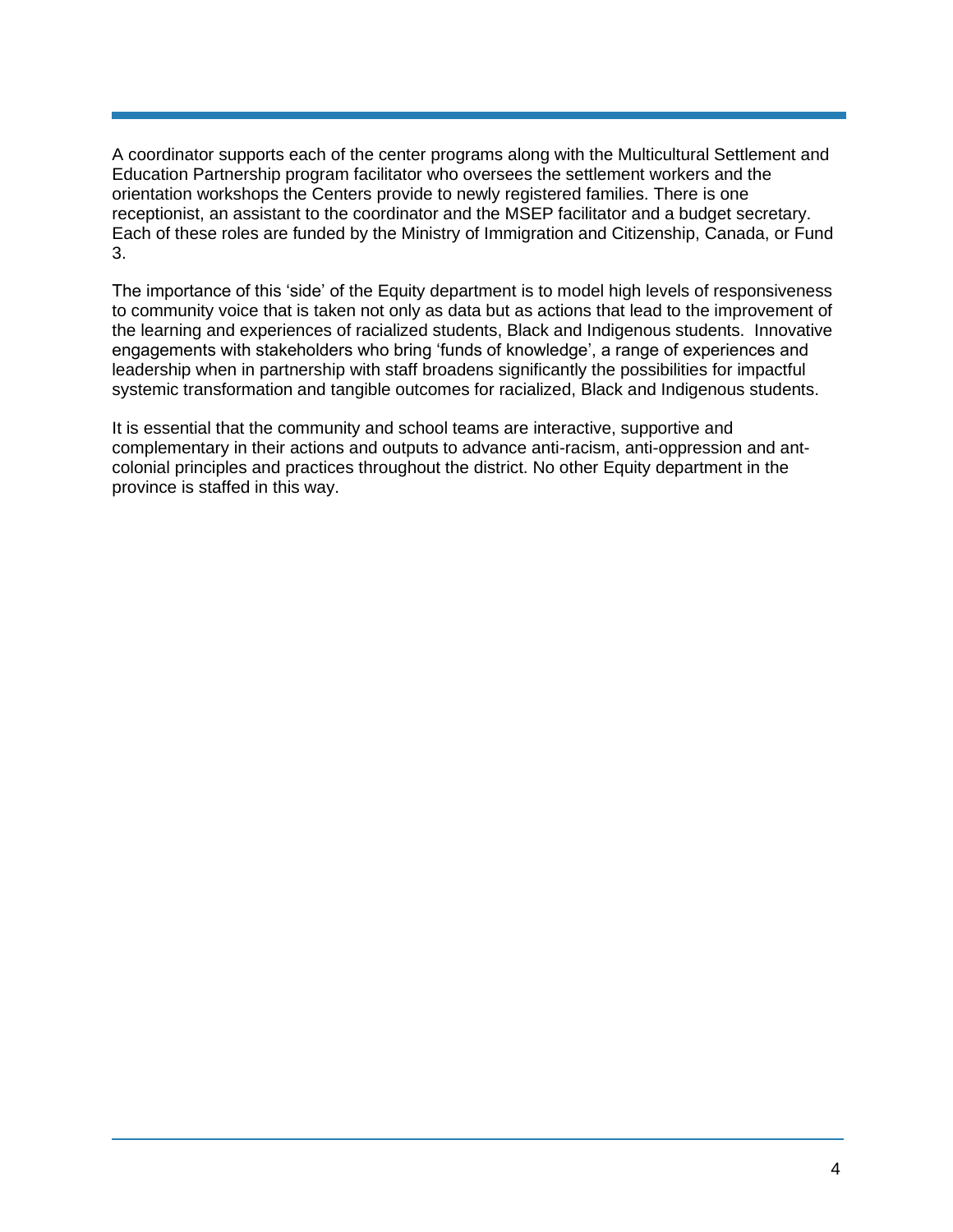### Impact Analysis

#### **Equity & Human Rights Review:**

The external-facing (community engagement) and internal-facing (school/student engagement) infrastructure of the Equity department position the team members within it to address with greater efficiency and effect the Ministry Directives to be implemented through the Equity department. For instance, addressing the actions and measurable outcomes to reduce the effects of implicit bias on the disproportionate outcomes of PDSB's Black students so that Black students can establish goals and achieve academically (i.e., requirements of the Equity Action Plan) is integral to the substance of the Black Student Strategy. Actioning the goals and priorities within it will be a focus for the members of the Black Student Success Team, Community specialists and the other Equity department teams. The Equity team members, although centrally assigned, bring professional learning, anti-racism/anti-oppression/anticolonial content and resources to schools so that the practice of utilizing school-based data to set goals that lead to improved outcomes for Black, Indigenous and racialized students within the intersectionality of their identities is ongoing for educators and school leaders. ensuring the human rights and dignity of all PDSB students, particularly those students who have experienced the greatest exclusions is a priority for the Equity department.

The department is in the early stages of developing a department mission and mandate through a visioning process. The purpose of this exercise is to create focus for the department, coherence among the teams and clarity to the PDSB system and stakeholders regarding the commitments and functions of the Equity department. An unveiling of the Equity department planned for the next school year will be an opportunity to communicate the aims, personnel and operations of the department.

#### **Board or Ministry Policy Alignment:**

Review of the Peel District School Board Ministerial Directives

- Anti-racism Policy interim (?) Directive 16
- Community Engagement Framework Directive 10

Human Rights Policy 51

Equity and Inclusivity Policy 54

#### **Resource/Financial Implications:**

Careful and ongoing review of the staffing and resources that support the functions and goals of the Equity department is crucial. Given the high expectations of the department to both facilitate and lead the implementation of key Ministry Directives, it is necessary that there are no impediments to actualizing system and department goals in alignment with the Board Improvement and Equity Plan.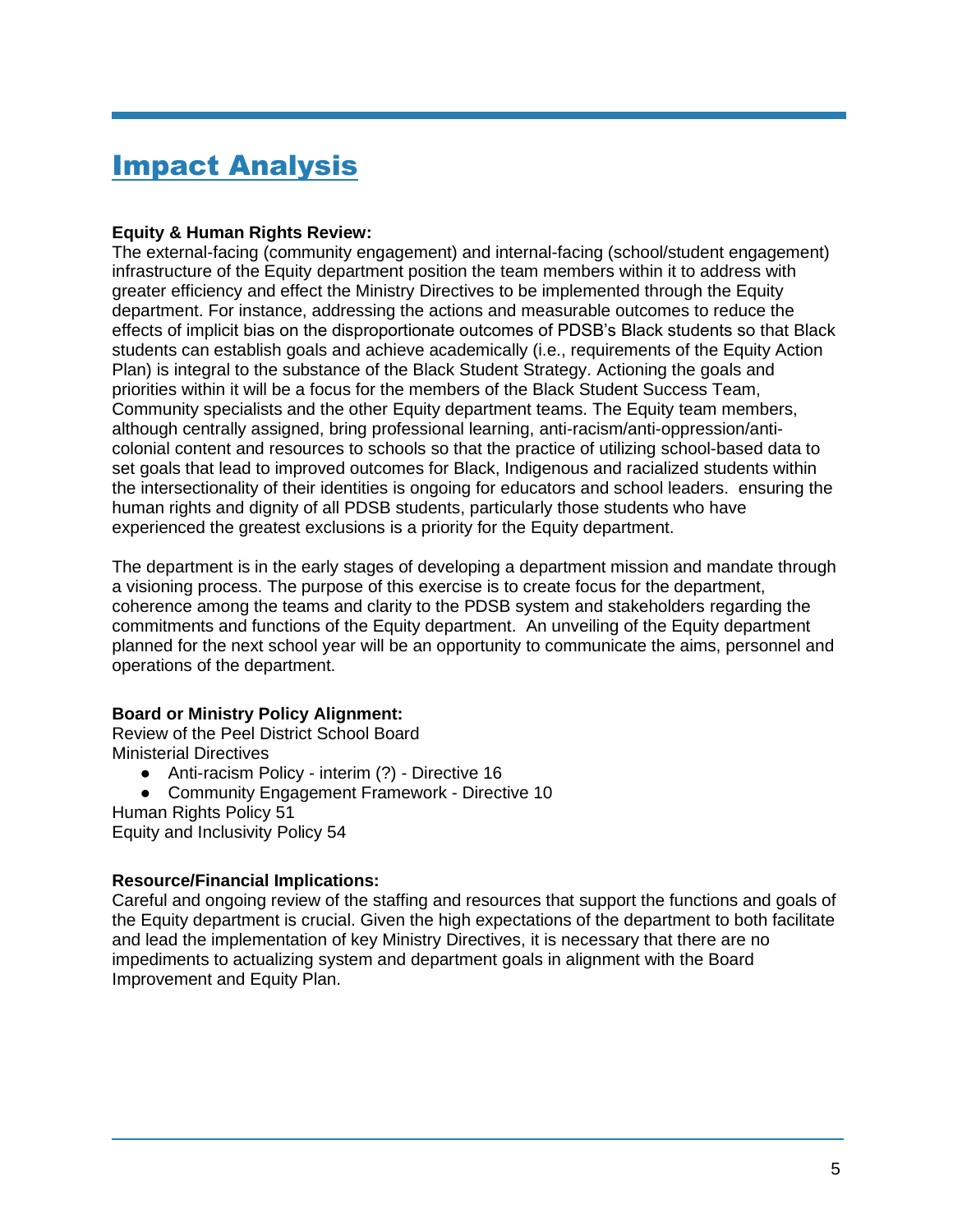## Next Steps

#### **Action Required:**

Equity department staffing

- continue with hiring to build-out teams
- ensure ongoing professional learning to sustain the capacities and wellbeing of team members

Visioning

- engage a process that ensures the input of Equity department teams
- ensure the mission and mandates that are co-developed are the basis of a department plan and work plans that align with the Board Improvement and Equity Plan

#### **Communications:**

The launch of the Equity department is planned for this coming Fall. The department will collaborate with the Communication department to establish a critical action plan.

#### **Success Measures:**

Directive 10 - Equity Office

This Directive requires that performance goals, measures and indicators are confirmed. These elements will function as accountability metrics to ensure implementation of the

- Equity Action Plan
- Community Engagement Framework

These metrics also identify opportunities for collaboration with central departments to ensure addressing systemic disparities and disproportionalities is ongoing throughout the organization. The coordinated efforts among central departments, namely Research and Innovation, Curriculum, Instruction and Assessment, Leadership & Capacity Building, Special education, Caring and Safe schools, Communications and the Human Rights Office will be necessary to ensure that augmented representation and access to programs and pathways by Black and Indigenous students; and their improved wellbeing, engagement and success is fortified by antiracist and anti-oppressive practices, programs, structures, policies and procedures in Peel schools in response to the Equity Accountability Report Card.